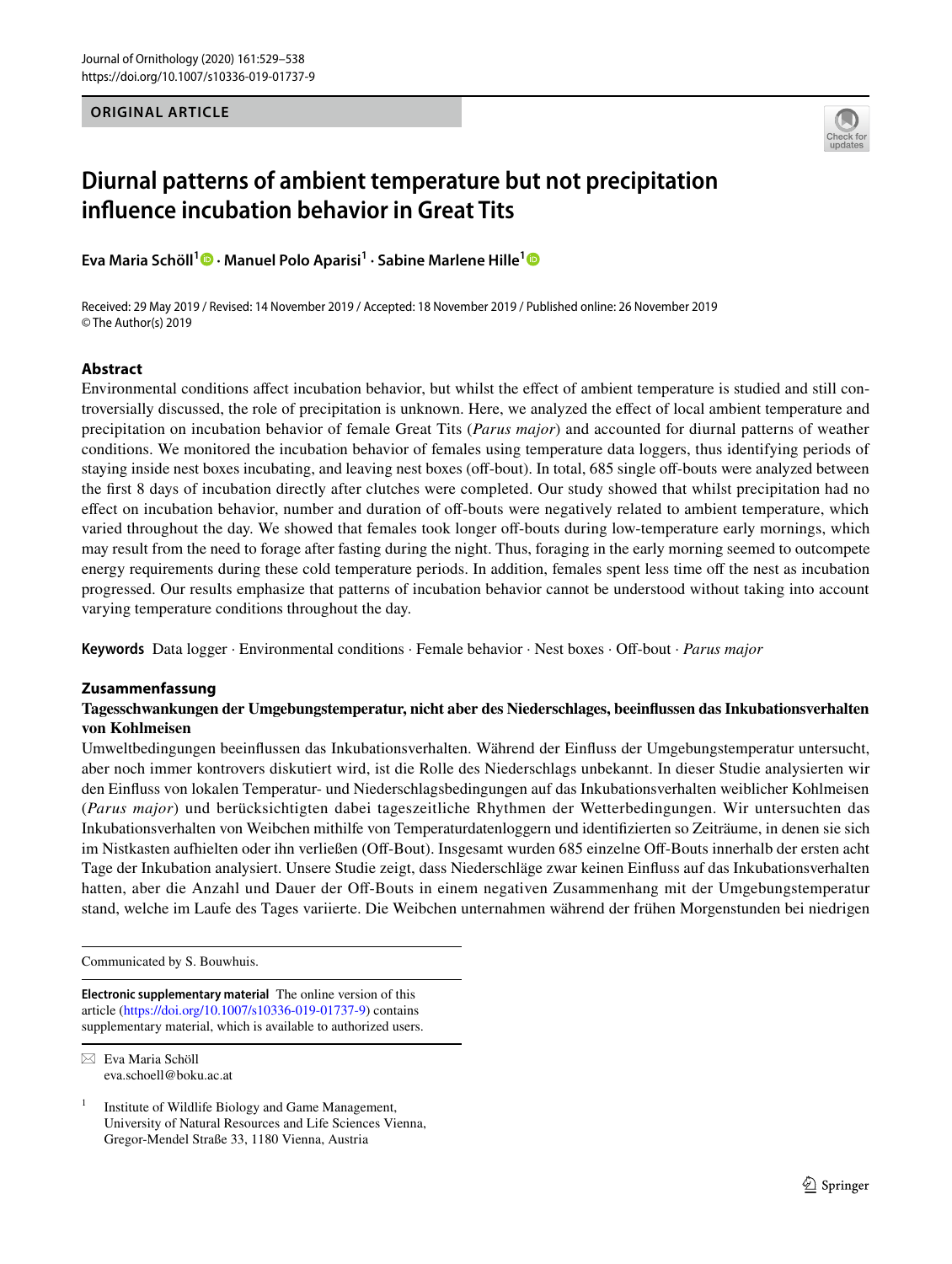Temperaturen längere Ausfüge. Womöglich müssen die Weibchen nach einer Nacht ohne Nahrungsaufnahme gerade in den frühen Morgenstunden nach Futter suchen. Die Nahrungssuche am frühen Morgen könnte durchaus den Energiebedarf während dieser kalten Temperaturperioden ausgleichen. Darüber hinaus verbrachten die Weibchen mit fortschreitender Inkubation weniger Zeit außerhalb des Nests. Unsere Ergebnisse verdeutlichen, dass Muster im Inkubationsverhalten nicht vollständig verstanden werden können, ohne die unterschiedlichen Temperaturverhältnisse während des Tages zu berücksichtigen.

# **Introduction**

A variety of factors are assumed to afect incubation behavior, e.g., stage of incubation (Álvarez and Barba [2014b](#page-8-0); Basso and Richner [2015](#page-8-1)), clutch size (Thomson et al. [1998](#page-9-0)), predation risk (Conway and Martin [2000b\)](#page-8-2), male feeding behavior (Bambini et al. [2019\)](#page-8-3), phenology (Cresswell and McCleery [2003;](#page-8-4) Simmonds et al. [2017\)](#page-9-1) and weather conditions. Birds that employ uniparental incubation face a trade-off between maintaining egg temperature and their own body condition during incubation period, as they have to leave the nest repeatedly (Kluijver [1950\)](#page-8-5) to avoid depleting stored resources (Reid et al. [2002](#page-9-2)). In temperate regions, unattended eggs cool down during these off-bouts since ambient temperatures are usually lower than the appropriate temperature for optimal embryo development (Drent [1975](#page-8-6)). Embryos may endure short periods with sub-optimal conditions, but temperature should not fall below 24–26 °C, because too low temperature can result in suboptimal development, whereas high temperatures above 40.5 °C can be lethal (Drent [1975](#page-8-6); DuRant et al. [2013\)](#page-8-7). Therefore, ambient temperature has a strong impact on the decision-making of incubating birds (Deeming [2002](#page-8-8)). Re-warming eggs after taking an off-bout is energetically more costly than maintaining eggs at high temperatures (Vleck [1981](#page-9-3); Williams [1996](#page-9-4)). The energy demand of heating eggs is dependent on ambient temperature and less energy is needed if ambient temperature is close to an optimal incubation temperature between 36 and 40 °C (Biebach [1986](#page-8-9); Conway and Martin [2000a;](#page-8-10) DuRant et al. [2013](#page-8-7)). Thus, females should increase nest attendance, if the temperature is low (see also Bueno-Enciso et al. [2017\)](#page-8-11), so that eggs do not cool down repeatedly. However, to cope with high energetic requirements during low-temperature periods, females have to take off-bouts to forage (Moiron et al. [2018\)](#page-9-5).

As ambient temperature follows a diurnal rhythm, incubation behavior should vary throughout the day, but the efect of diurnal patterns on number and duration of of-bouts is not yet studied in detail (Conway and Martin [2000a;](#page-8-10) Boulton et al. [2010](#page-8-12)). First indications for variation in incubation behavior throughout the day were found in the studies of Prinzinger [\(1978](#page-9-6)) and Joyce et al. [\(2001](#page-8-13)), who hypothesized that these could be related to diurnal temperature cycles (but see Álvarez and Barba [2014c\)](#page-8-14).

Incubation patterns are assumed to be afected by precipitation as well, as birds may stay at nests to shield their eggs during rainfall (Skutch [1962\)](#page-9-7). In addition, open-nesting birds usually show higher nest attentiveness during rainy episodes (Kovařík et al. [2009\)](#page-8-15). Birds breeding in open nests might experience greater exposure to weather conditions than hole-breeders (Hansell and Deeming [2002](#page-8-16); Martin et al. [2017](#page-8-17)). On the other hand, birds breeding in natural holes or cavities could avoid getting wet by remaining within their nests while it rains, but even nests of hole-nesting birds can become soaked (Wesolowski et al. [2002\)](#page-9-8). Coe et al. ([2015\)](#page-8-18) found in Tree Swallows (*Tachycineta bicolor*) that females spent less time off the nest, if precipitation occurred. In contrast, Basso and Richner ([2015](#page-8-1)) tested how precipitation afects incubation behavior of female Great Tits (*Parus major*), but found no effect of precipitation on the number and duration of off-bouts. Thus, the effect of precipitation on incubation patterns is not yet clarifed. In addition, as frequency and intensity of daily precipitation also follow a diurnal cycle (Dai et al. [2007](#page-8-19)), females should adapt their incubation behavior to these precipitation patterns and stay in nest boxes during rainy periods to seek out shelter. They should avoid water penetration of the plumage, since birds need a lot of energy to compensate for heat loss if their feathers are wet (Wilson et al. [2004\)](#page-9-9).

The aim of this paper is to study the effects of diurnal cycles in ambient temperature and precipitation on incubation behavior, as the efect of diurnal weather conditions on number and duration of of-bouts has not been studied in detail so far. Our model species is the Great Tit, a uniparental incubator. Thus, only females are incubating the eggs (Kluijver [1950\)](#page-8-5). In this study, we have two specifc hypotheses. The frst is that female Great Tits will adapt their incubation behavior to ambient temperature, by reducing the number and/or duration of off-bouts during low-temperature periods. This would suggest cooling of eggs and energetic considerations are key drivers of female incubation behavior. The second hypothesis is that females will stay in nest boxes during rainy periods to seek out shelter. Since ambient temperature and precipitation follow a diurnal cycle, we expect that incubation patterns vary throughout the daytime. To explore incubation behavior of female Great Tits, we used small data loggers which detected diferences in temperature within the nests indicating if females sit on the clutch or not (on- and off-bout).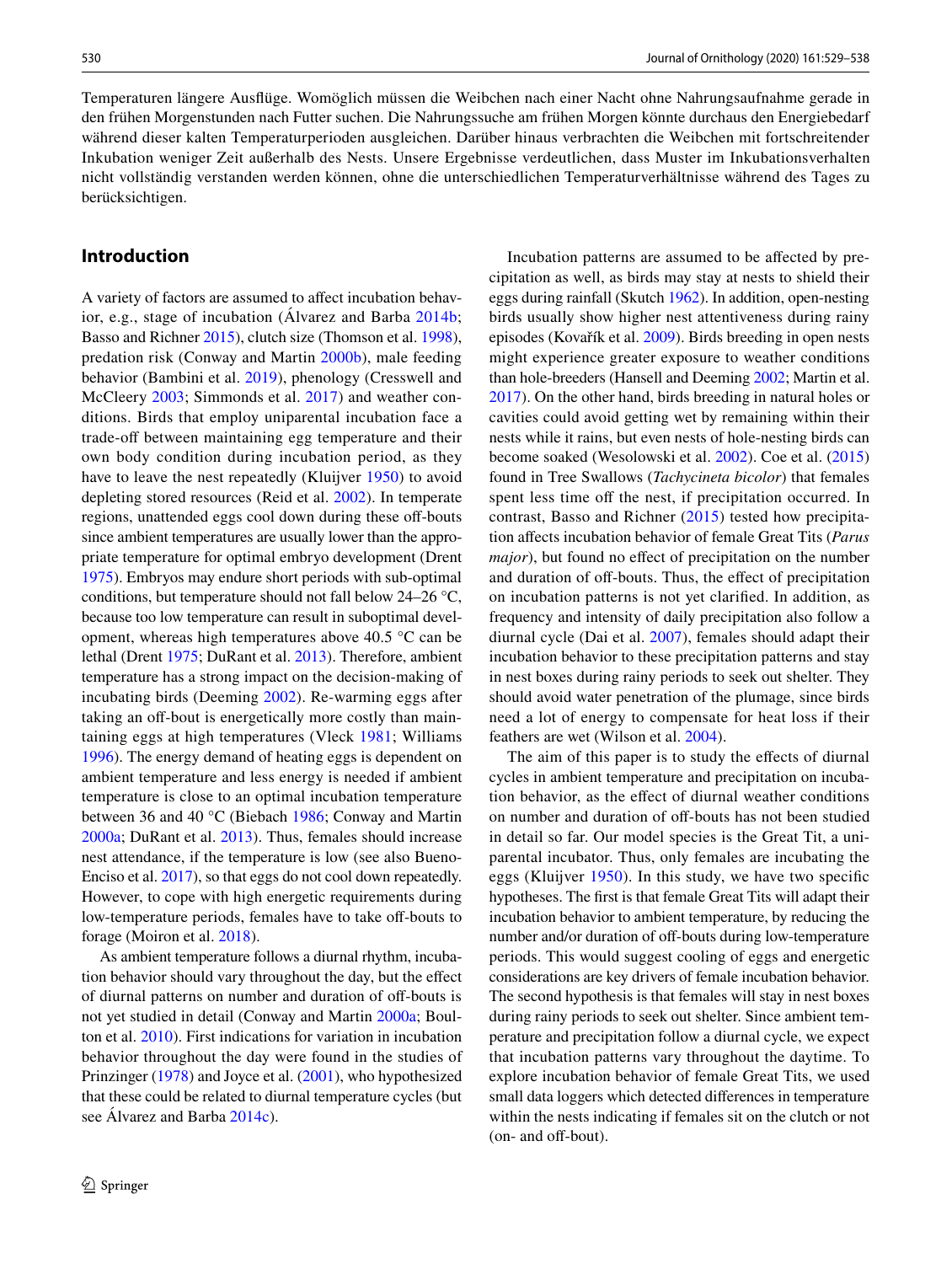# **Materials and methods**

## **Study area**

Field work was carried out in a mountainous forest dominated by Beech (*Fagus sylvatica*) in Lower Austria (48° 03′ N, 15° 55′ E) in the year 2015. The study was conducted on a Great Tit population breeding in wooden next boxes, which were evenly distributed along an altitudinal gradient (515–867 m above sea level). We inspected nest boxes every 4–6 days (starting in the end of March) to determine date of clutch initiation. Since Great Tits usually lay one egg per day (Perrins [1965\)](#page-9-10), we could calculate date of clutch initiation for each nest.

## **Obtaining regional weather parameters**

To get an overview of weather conditions and diurnal cycles, data on regional ambient temperature (°C) and precipitation (mm/h) were obtained from a weather station located within the study site (Office of the Provincial Government of Lower Austria, Hydrology and Geoinformation, official webpage: [www.noe.gv.at](http://www.noe.gv.at), temporal resolution: every 15 min). During the study period, regional ambient temperature measured at the meteorological station varied between 2.2 and 22.5 °C. Regional ambient temperature was lowest in the early morning at dawn, rose until noon and reached the maximum in



<span id="page-2-0"></span>**Fig. 1** Regional weather conditions measured throughout the study period from 26 April 2015 until 18 May 2015 at a central meteorological station. **a** Regional ambient temperature  $[°C, \text{mean} \pm \text{SE}]$ ,

the early afternoon (see Fig. [1a](#page-2-0)). However, for our statistical analyses, ambient temperature was measured in a fner resolution on each nest box (see below). Regional precipitation varied between 0 and 14.1 mm/h. Morning rain was less frequent than afternoon rain (see Fig. [1b](#page-2-0); Yaqub et al. [2010](#page-9-11)). For analyses, regional precipitation data were used from the local weather station (see Table [1\)](#page-2-1).

#### **Breeding data collection**

After egg detection, nest boxes were checked daily to determine clutch sizes. After clutches were completed, we measured length and width of each egg to the nearest 0.1 mm to calculate total egg volume of each clutch (Tatum [1975](#page-9-12)), since clutch volume affects cooling rates (Reid et al. [2000](#page-9-13)). To limit the risk of nest desertion, we trapped females only during the nestling period. Females were individually ringed and aged, and body mass was measured (to the nearest 0.1 g). Mean  $\pm$  standard deviation (SD) is shown where appropriate.

#### **Assessing incubation behavior**

34 nest boxes to record temperature. Previous studies verifed temperature measurements using camera recordings by showing that off-bouts correlate with female nest attendance  $(b) 1.5$ 

To study incubation behavior, we installed iButton data loggers (DS1922L, Maxim Integrated, San Jose, USA) in



minimum (square) and maximum (triangle)] and **b** regional amount of precipitation (mm, mean $\pm$ SE)

<span id="page-2-1"></span>**Table 1** Descriptive statistics of weather variables measured between civil dawn and dusk (mean, standard error SE, range)

| Variables                                                        | $Mean + SE$    | Minimum-maximum |
|------------------------------------------------------------------|----------------|-----------------|
| Average daily local ambient temperature $(^{\circ}C)$            | $13.75 + 0.31$ | 8.97–20.69      |
| Average local ambient temperature during off-bouts $(^{\circ}C)$ | $13.05 + 0.14$ | $2.85 - 25.10$  |
| Sum of regional precipitation (mm) per day                       | $2.18 + 0.43$  | $0 - 24.10$     |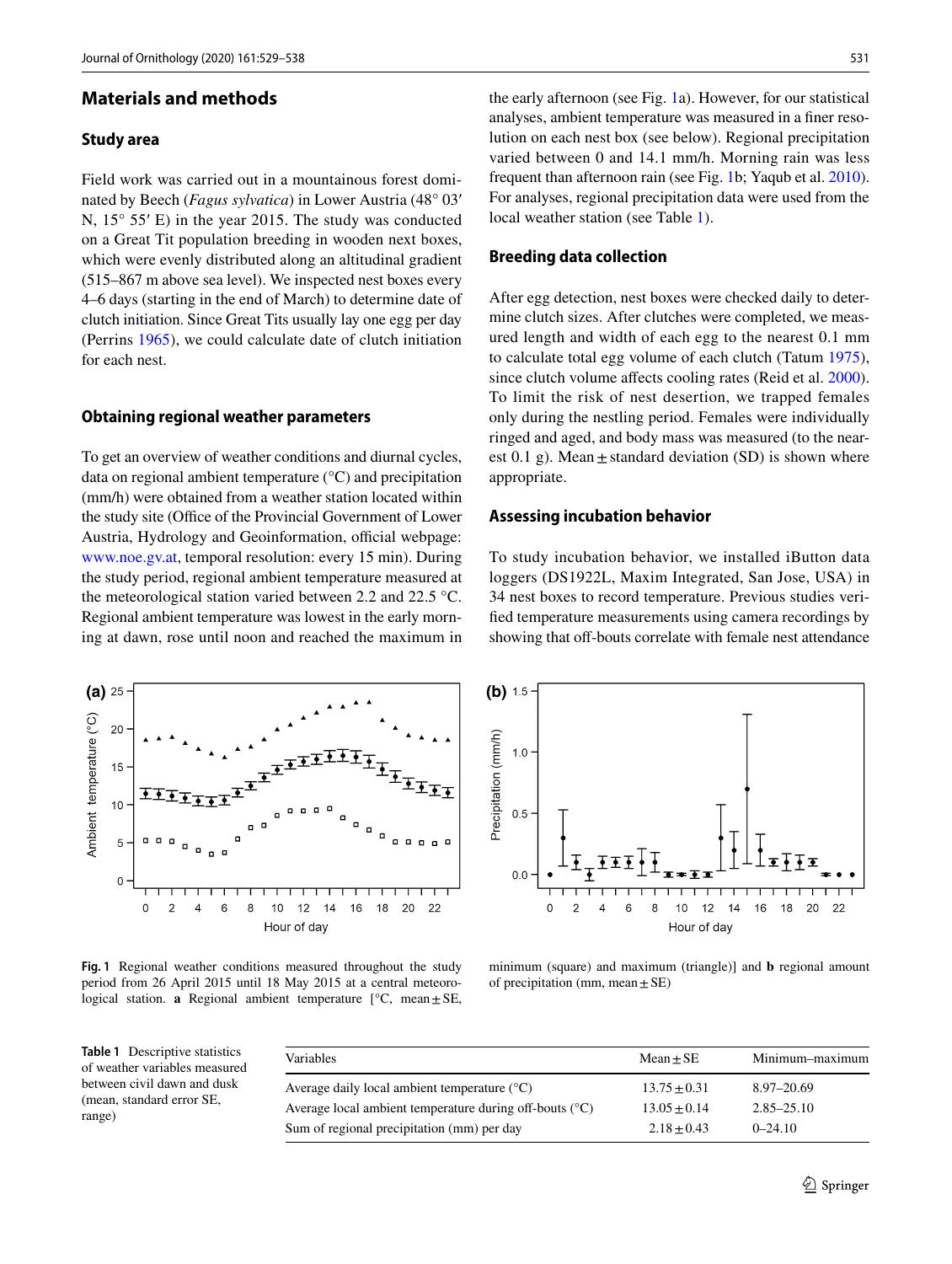(Joyce et al. [2001;](#page-8-13) Amininasab et al. [2016](#page-8-20); Bueno-Enciso et al. [2017](#page-8-11)). Data loggers were inserted during the egg-laying period, when 7-10 eggs were already laid. At the moment of logger insertion, eggs were still cold, thereby indicating that incubation had not started yet. We fxed loggers using wire to avoid females removing them (see Electronic Supplementary Material). Temperature loggers were placed underneath the eggs within the nest lining layer, because our preliminary studies had shown that eggs can break during the incubation period, if loggers are placed among them. Therefore, we have not measured exact incubation temperature, but we can analyze female incubation as a pattern resulting from the temperature in the nest that varies due to female activity, either sitting on the clutch or not (on- and off-bout). To avoid replacing or interrupting measurement loggers and disturbing females during incubation, we inserted three loggers at a time. These loggers were programmed to record temperature at staggered intervals. Every logger measured temperature for five consecutive days, in total covering a maximum duration of 15 days. Temperature in the nest cup was recorded every 60 s to the nearest 0.5 °C.

After 15 days, we removed the loggers and analyzed temperature data. We used a fle converter software program (Rhythm, see Cooper and Mills [2005](#page-8-21)) which pre-selected off-bouts, based on the following criteria: off-bouts were categorized as a minimum temperature drop of at least 1.5 °C for a minimum duration of 3 min. We assume that our temperature measurements every 60 s and the preliminary settings to detect off-bouts are accurate to study incubation behavior, since average off-bout duration of Great Tits breeding in Europe lasts between 7 and 12 min (see review table of Álvarez and Barba [2014c\)](#page-8-14). Temperature profles and off-bouts were confirmed visually using the software Raven, a product of the Bioacoustics Research Program at Cornell Laboratory of Ornithology. We were aware that incubation might have begun prior to clutch completion (Cresswell and McCleery [2003](#page-8-4); Stenning [2008](#page-9-14); Álvarez and Barba [2014b](#page-8-0); Simmonds et al. [2017](#page-9-1)), but we had to standardize the data before analyses. Thus, we defned the onset of incubation as the frst day after the last egg was laid (clutch completion, see also Kluijver [1950\)](#page-8-5).

From the 34 nests with temperature loggers placed and retrieved, three nests were removed from analyses because they were abandoned; three nests were removed because they were predated during incubation; and a further 15 nests were removed because loggers were deeply buried inside the nesting material and did not measure temperature adequately. We therefore analyzed data from the remaining 13 nests. Since loggers were inserted during the egg-laying period and before incubation had begun, the number of days with recorded temperature profles during the incubation period varied for each of the 13 nests. Therefore, temperature measurements did not cover the whole incubation period of Great Tits, which usually lasts for 12–15 days (Glutz von Blotzheim and Bauer [1993\)](#page-8-22). Instead, incubation behavior was analyzed within the frst 8 days of incubation after clutches were completed in our study site [between day 1 and day 8: 8 nests, between day 1 and day 7: 3 nests, between day 2 and day 8: 2 nests,  $N$  (total) = 99 days].

On each nest box, ambient temperature was measured (accuracy: 0.5 °C) to link local ambient temperature to incubation temperature profles (hereinafter "local ambient temperature"). Temperature loggers were fxed underneath nest boxes using a mesh to avoid direct solar irradiation at any daytime. Great Tits usually use the time period between sunrise and sunset for daily activities (Kluijver [1950](#page-8-5)); thus, we analyzed only off-bouts between civil dawn (04:33-05:09) and civil dusk (20:34–21:08) between 26 April 2015 and 18 May 2015 (see Table [1\)](#page-2-1). Day length varied in our study period between 15 h 25 min (26 April) and 16 h 35 min (18 May).

#### **Statistical analyses**

We performed preliminary tests to study if incubation behavior difers during the 8 days of incubation using a non-parametric Kruskal–Wallis test. To understand the relationship between weather conditions and female incubation behavior (number of off-bouts per day,  $N=99$  days), we ran a generalized linear mixed efect model (GLMM). Before analyzing data, variables were tested for the assumption of normality and for multicollinearity. Since the spread in the response variable was large and indicated overdispersion, we ftted a negative binomial GLMM. We included daily average of local ambient temperature and sum of regional precipitation (calculated between civil dawn and dusk) and their interaction, day of incubation (incubation day 1–8) and total clutch volume as explanatory variables. Body mass of females correlated with total clutch volume (see results) and was, therefore, not included in the GLMM. In addition, clutch size was excluded from the analysis, because it highly correlated with clutch volume (see results). Nest box ID was used as random effect.

Then, we ran a binomial GLMM to assess the efect of weather conditions on the probability, that females either took an off-bout or stayed within the nest box (nest attendance  $N = 396$ ). To account for diurnal changes in incubation behavior, four diurnal periods were considered: early morning (from civil dawn until 6:59), forenoon (from 7:00 until 11:59), afternoon (12:00–16:59) and evening (17:00 until civil dusk). We calculated average local ambient temperature and average amount of regional precipitation throughout the four diurnal periods, and included both parameters and their interaction in the GLMM. In addition, we used day of incubation, diurnal period of day and their interaction, and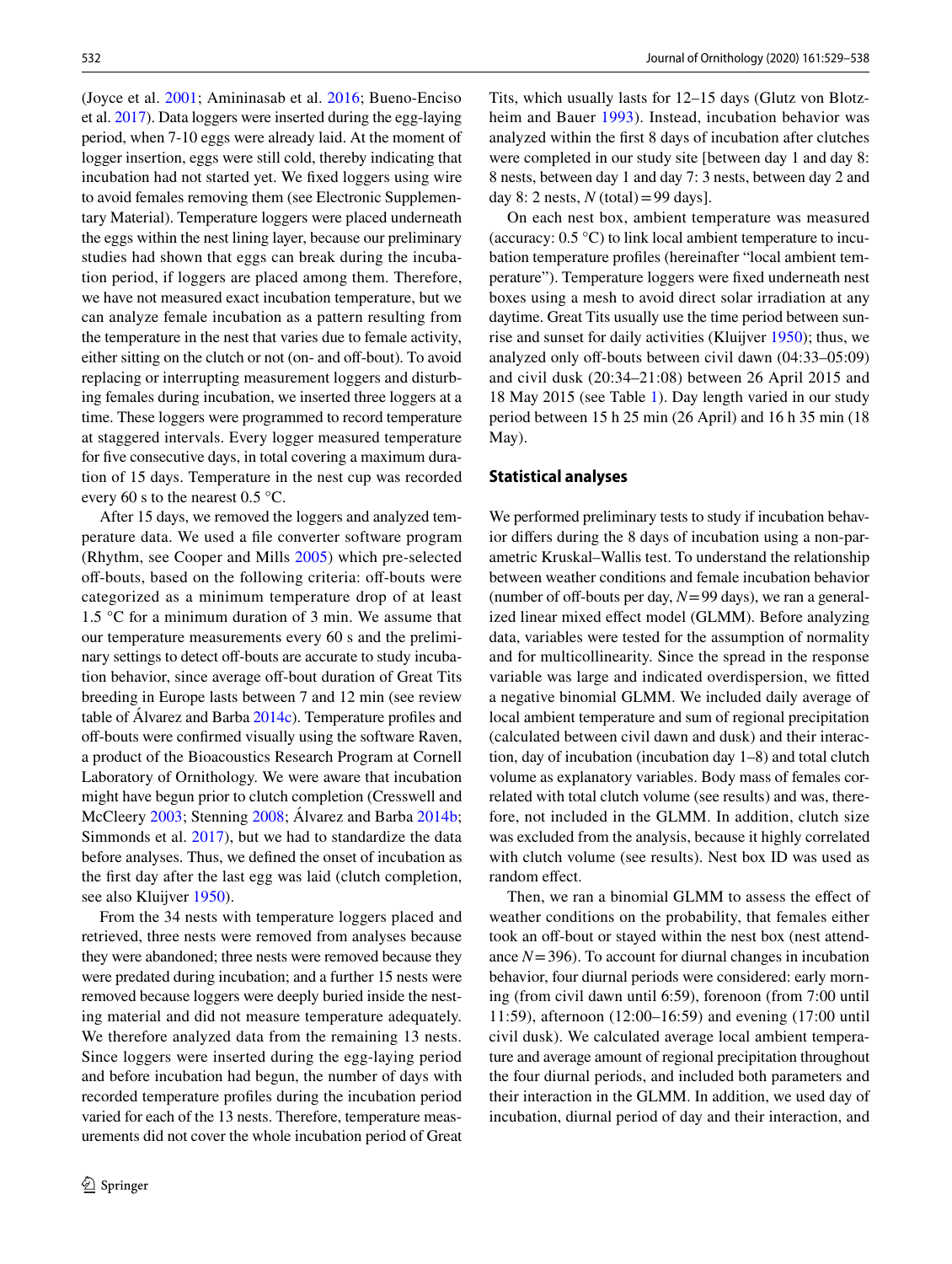total clutch volume as explanatory variables. Nest box ID was used as random effect.

Finally, the duration of single off-bouts  $(N = 685$  offbouts) was analyzed. We used a gamma GLMM, because the dispersion factor was small, indicating that the spread in the data was large (Zuur et al. [2009\)](#page-9-15). Again, data were not normally distributed, but spread in the response was large and indicated overdispersion. Average local ambient temperature during single off-bouts, time of day (minutes) after civil dawn) and their interaction term, day of incubation (incubation day 1–8) and total clutch volume were included to analyze variation in the duration of single offbouts. Again, nest box ID was used as random efect.

We independently generated for each of the three response variables (number of off-bouts, nest attendance, duration of off-bouts) a global model including all parameters and employed a multimodel inference approach (Burnham and Anderson [2002](#page-8-23)) to determine the most important variables. Therefore, we generated a set of models with all possible combinations of fxed efects [R package MuMIn, Bartoń ([2018\)](#page-8-24)] and graded models according to their Akaike's information criterion with a correction for small sample sizes (AIC<sub>c</sub>). Finally, a subset of models with  $\Delta AIC_c$ of less than 2 was obtained and model-averaged coefficients for the subset were extracted. Since Akaike weights of best models were below 0.9 (see results, Table [2\)](#page-4-0) and therefore high model selection uncertainty existed, fullmodel averaging was used (Grueber et al. [2011](#page-8-25); Symonds and Moussalli [2011\)](#page-9-16). Upper and lower bounds of the 95% confdence intervals were calculated for each parameter. Statistical analyses were conducted using the software R 3.4.1 (R Development Core Team [2008\)](#page-9-17).

# **Results**

#### **Descriptive statistics**

Clutches were completed between 26 April 2015 and 11 May 2015. Clutch size of the 13 females varied between 7 and 13 eggs (mean  $\pm$  SD 10.2  $\pm$  1.74 eggs). Average total egg volume per clutch was  $16.92 \pm 2.53$  mm<sup>3</sup> (range 12.3–20.8 mm<sup>3</sup>). Total clutch volume was positively correlated with female body mass (Pearson correlation, *t*=3.398,  $df=11$ ,  $P=0.006$ ,  $r=0.716$ ) and with clutch size (Pearson correlation, *t*=7.764, *df*=11, *P*<0.001, *r*=0.920). Date of frst egg did not afect clutch size (Pearson correlation, *t*=−0.185, *df*=11, *P*=0.856, *r*=−0.056). Therefore, we assume that, date of frst egg should also not afect incubation behavior, since clutch initiation of all 13 studied nests laid within a short period of 17 days (between 14 April and 1 May 2015).

#### **Variables afecting incubation behavior of females**

Females performed their first off-bout per day in the morning  $148.1 \pm 189.76$  min (mean  $\pm$  SD) after dawn. Average number of off-bouts per day  $(6.92 \pm 6.73,$  Fig. [2a](#page-5-0)) and duration of off-bouts  $(16.93 \pm 25.56,$  $(16.93 \pm 25.56,$  $(16.93 \pm 25.56,$  Fig. 2b) varied among the 13 incubating females. Number of off-bouts was not affected by the stage of incubation (Kruskal–Wallis rank sum test, Chi-squared=1.53, *df*=7, *P*=0.981, Fig. [2c](#page-5-0)). Within the first 8 days of incubation, single off-bouts were longer in the frst 3 days of incubation than later on (Kruskal–Wallis rank sum test, Chi-squared =  $146.96$ ,  $df = 7$ ,  $P < 0.001$ , Fig. [2](#page-5-0)d).

<span id="page-4-0"></span>**Table 2** Subset of generalized linear mixed effect models explaining variation in female incubation behavior in Great Tits (ΔAIC<sub>c</sub> < 2) derived using the dredge function (Bartoń [2018\)](#page-8-24)

| Response                    | Models                                                                                                              | $AIC_c$     |      | $\Delta$ AIC <sub>c</sub> AIC <sub>c</sub> weight |
|-----------------------------|---------------------------------------------------------------------------------------------------------------------|-------------|------|---------------------------------------------------|
| Number of off-bouts per day | $=$ $\beta_0$ + ambient temp                                                                                        | 552.34      | 0.00 | 0.38                                              |
|                             | $=$ B <sub>0</sub> + ambient temp + day of incubation                                                               | 553.20      | 0.86 | 0.25                                              |
|                             | $=$ $\beta_0$ + ambient temp + total clutch volume                                                                  | 553.57      | 1.23 | 0.21                                              |
|                             | $=$ $\beta_0$ + ambient temp + precipitation                                                                        | 554.02      | 1.68 | 0.16                                              |
| Nest attendance $(0/1)$     | $=$ B <sub>0</sub> + ambient temp + diurnal period + total clutch volume                                            | 399.99      | 0.00 | 0.17                                              |
|                             | $=$ $\beta_0$ + ambient temp + diurnal period                                                                       | 400.06      | 0.07 | 0.17                                              |
|                             | $=$ B <sub>0</sub> + ambient temp + diurnal period + total clutch volume + day of incubation                        | 400.41      | 0.42 | 0.14                                              |
|                             | $=$ $\beta_0$ + ambient temp + diurnal period + day of incubation                                                   | 400.47      | 0.48 | 0.13                                              |
|                             | $=$ B <sub>0</sub> + ambient temp + diurnal period + total clutch volume + precipitation                            | 400.86 0.87 |      | 0.11                                              |
|                             | $=$ $B_0$ + ambient temp + diurnal period + precipitation                                                           | 400.93      | 0.94 | 0.11                                              |
|                             | $=$ B <sub>0</sub> + ambient temp + diurnal period + total clutch volume + day of incuba-<br>$tion + precipitation$ | 401.35      | 1.36 | 0.09                                              |
|                             | $=$ B <sub>0</sub> + ambient temp + diurnal period + day of incubation + precipitation                              | 401.41      | 1.42 | 0.08                                              |
| Duration of off-bouts (min) | $=$ B <sub>0</sub> + ambient temp <sup>*</sup> time of day + day of incubation                                      | 4793.95     | 0.00 | 0.68                                              |
|                             | $=$ B <sub>0</sub> + ambient temp <sup>*</sup> time of day + day of incubation + total clutch volume                | 4795.41     | 1.46 | 0.32                                              |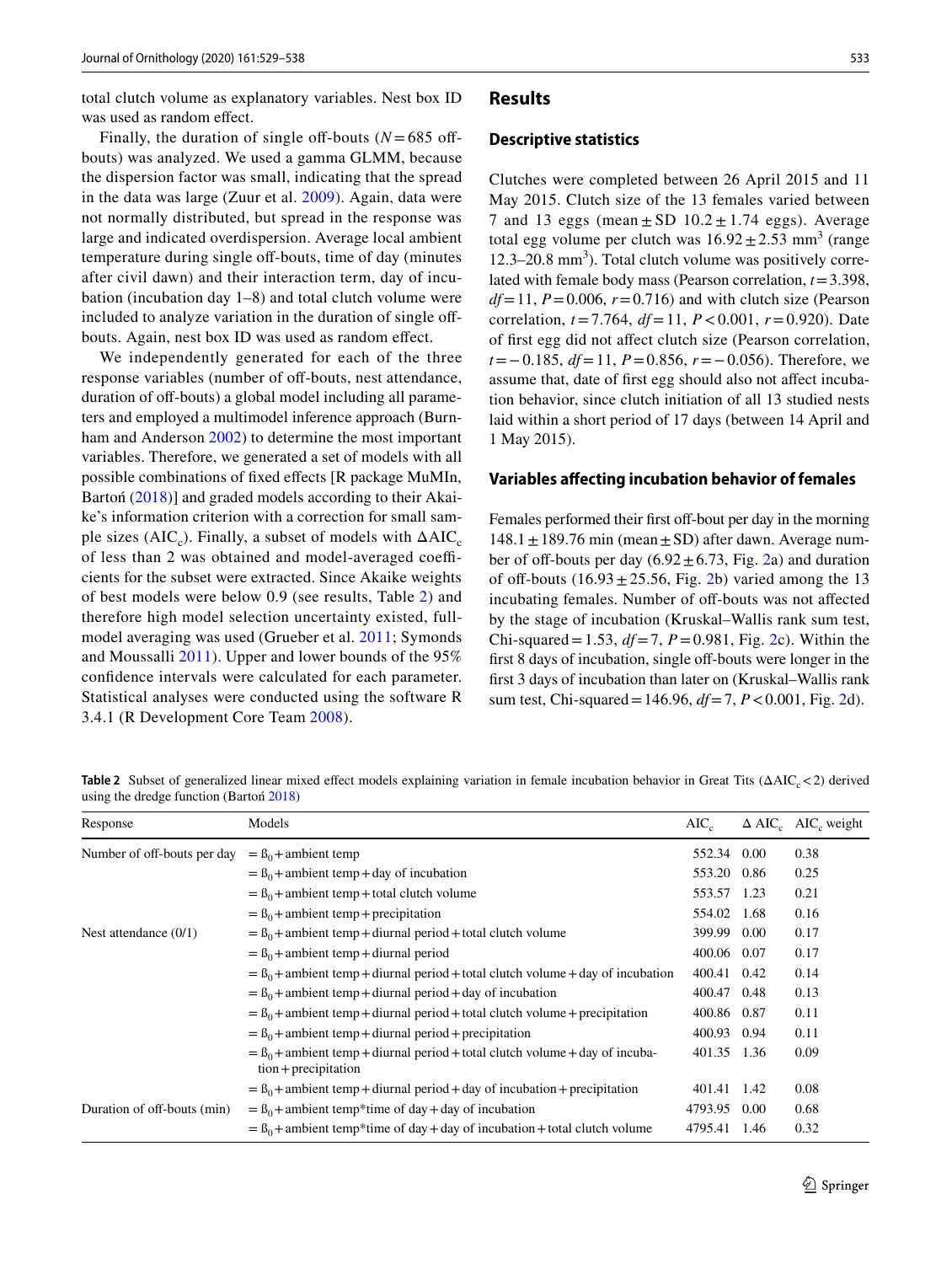

<span id="page-5-0"></span>**Fig. 2** Incubation behavior (mean  $\pm$  SE) of 13 female Great Tits. **a** Number of off-bouts and **b** duration of off-bouts per nest box and **c** number of of-bouts and **d** duration of of-bouts throughout the incubation period

For modeling the number of off-bouts per day, the subset of models with  $\Delta AIC_{c} < 2$  $\Delta AIC_{c} < 2$  encompassed 4 models (Table 2). The final model describing number of off-bouts per day included the variables mean local ambient temperature and sum of regional precipitation per day (calculated between civil dawn and dusk), day of incubation and total clutch volume. Number of off-bouts per day decreased with increasing local ambient temperature. Confdence intervals for the parameter estimates of regional precipitation, day of incubation and total clutch volume included zero and importance values were below 0.5, indicating little evidence that these variables affected the daily number of off-bouts (Table [3](#page-6-0)).

The subset of models explaining variation in the probability that females either took an off-bout or stayed within the nest box (nest attendance) encompassed 8 models (Table [2](#page-4-0)). The fnal model included the variables mean local ambient temperature throughout the four diurnal periods, mean amount of regional precipitation throughout the four diurnal periods, day of incubation, diurnal

period of the day and total clutch volume. The probability of females incubating their clutch increased with increasing local ambient temperature. Confdence intervals for the parameters estimates of precipitation, day of incubation and total clutch volume indicated little evidence of them afecting the probability of females staying or leaving nest boxes (Table [3](#page-6-0)).

For modeling duration of off-bouts, the subset encompassed 2 models (Table [2](#page-4-0)). The fnal model describing duration of single off-bouts included the variables average local ambient temperature during off-bouts, time of day and their interaction term, day of incubation and total clutch volume. Duration of single off-bouts was negatively afected by local ambient temperature, time of day and stage of incubation. Confdence intervals for the parameter estimate of total clutch volume included zero, indicating little evidence that this predictor is associated with dura-tion of single off-bouts (Table [3\)](#page-6-0).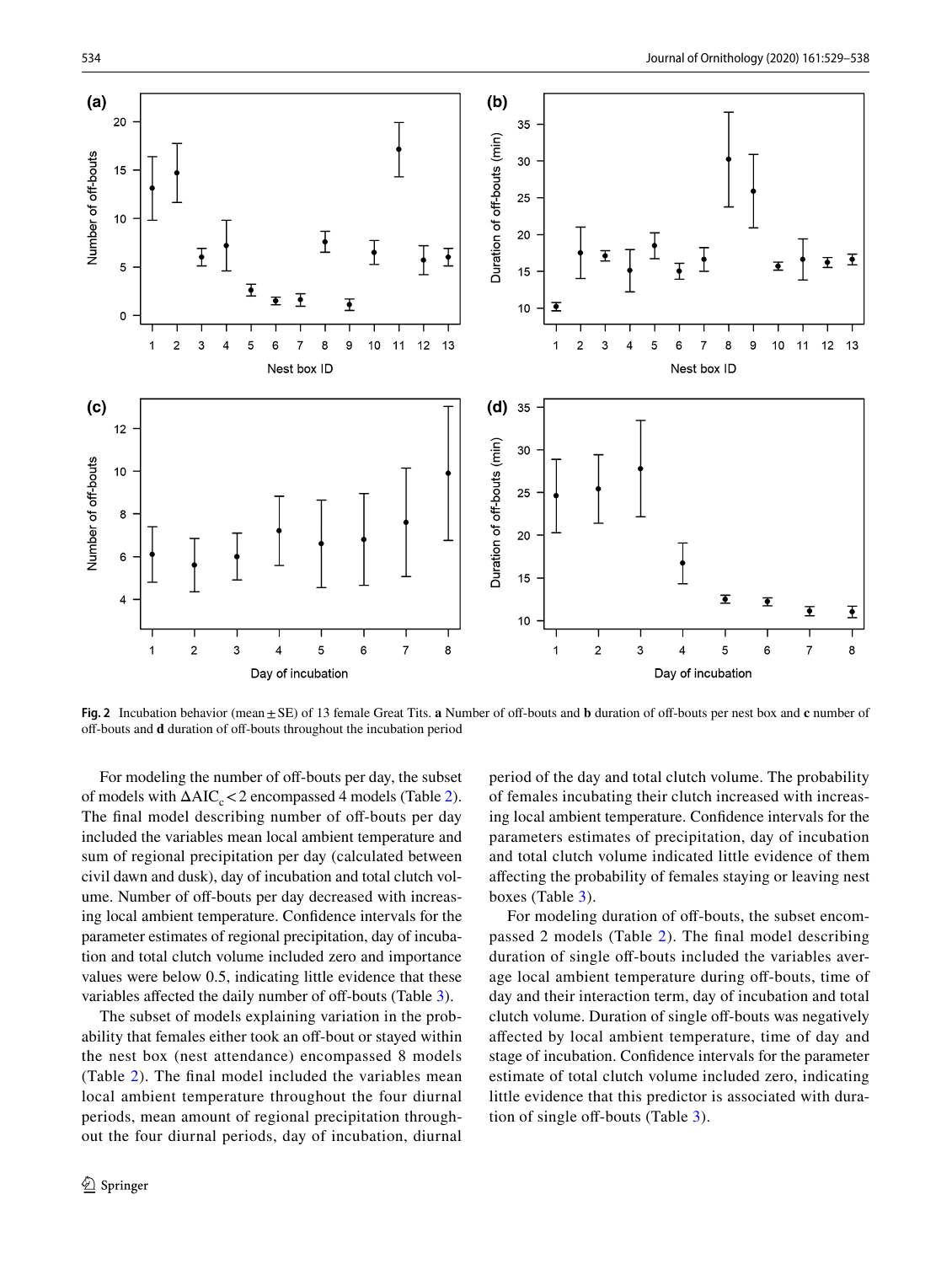<span id="page-6-0"></span>

| Table 3 Summary statistics after model averaging |  |
|--------------------------------------------------|--|
|--------------------------------------------------|--|

| Response                    | Variables                | Estimate  | Unconditional SE | Confidence intervals | Relative<br>importance |
|-----------------------------|--------------------------|-----------|------------------|----------------------|------------------------|
| Number of off-bouts per day | (Intercept)              | 3.3829    | 1.07190          | 1.265, 5.501         |                        |
|                             | <b>Ambient temp</b>      | $-0.1058$ | 0.02841          | $-0.162, -0.049$     | 1.00                   |
|                             | Day of incubation        | 0.0405    | 0.03431          | $-0.028, 0.109$      | 0.25                   |
|                             | Total clutch volume      | $-0.0959$ | 0.09488          | $-0.284, 0.092$      | 0.21                   |
|                             | precipitation            | $-0.0122$ | 0.01663          | $-0.045, 0.021$      | 0.16                   |
| Nest attendance $(0/1)$     | (Intercept)              | $-5.6422$ | 3.23825          | $-11.999, 0.715$     |                        |
|                             | <b>Ambient temp</b>      | 0.2187    | 0.04734          | 0.126, 0.312         | 1.00                   |
|                             | <b>Diurnal period</b>    |           |                  |                      | 1.00                   |
|                             | Forenoon                 | $-1.1531$ | 0.40102          | $-1.942, -0.365$     |                        |
|                             | Afternoon                | $-1.4318$ | 0.46081          | $-2.336, -0.526$     |                        |
|                             | Evening                  | $-0.8810$ | 0.40633          | $-1.680 - 0.082$     |                        |
|                             | Total clutch volume      | 0.2676    | 0.17838          | $-0.083, 0.618$      | 0.51                   |
|                             | Day of incubation        | 0.0830    | 0.06493          | $-0.045, 0.211$      | 0.45                   |
|                             | precipitation            | 1.3361    | 1.22796          | $-1.079, 3.750$      | 0.39                   |
| Duration of off-bouts (min) | (Intercept)              | 4.3480    | 0.33410          | 3.692, 5.003         |                        |
|                             | <b>Ambient temp</b>      | $-0.0520$ | 0.01278          | $-0.077, -0.027$     | 1.00                   |
|                             | time of day              | $-0.0016$ | 0.00029          | $-0.002, -0.001$     | 1.00                   |
|                             | Day of incubation        | $-0.1480$ | 0.01086          | $-0.169, -0.127$     | 1.00                   |
|                             | Total clutch volume      | $-0.0200$ | 0.02567          | $-0.070, 0.030$      | 0.32                   |
|                             | Ambient temp*time of day | 0.0001    | 0.00002          | 0.00005, 0.0001      | 1.00                   |

# **Discussion**

Here, we investigated the infuence of diurnal weather conditions on the incubation behavior of female Great Tits. Daily number and duration of off-bouts were negatively associated with local ambient temperature, which varied throughout the day. Our fndings highlight that diurnal patterns in ambient temperature can explain variation in incubation behavior.

In our study site, not only average regional ambient temperatures between dawn and dusk, but also maximum regional daily temperatures were below the appropriate temperature of 36–40 °C which is necessary for optimal embryo development (DuRant et al. [2013\)](#page-8-7). Thus, eggs cooled down when females left nest boxes. Regional temperature was lowest during early morning and rose until late afternoon before it decreased again (see Fig. [1](#page-2-0)a). Since rewarming eggs is energetically costly (Vleck [1981\)](#page-9-3), especially if ambient temperature is low (Biebach [1986](#page-8-9)), we assumed that time of day should also afect incubation rhythms (but see also Álvarez and Barba  $2014c$ ). We showed, that local ambient temperature and time of day affected duration of single offbouts and nest attendance of females. Contrary to our expectations, female Great Tits made more frequent and longer off-bouts when local ambient temperatures were low (but see Cresswell and McCleery [2003;](#page-8-4) Simmonds et al. [2017](#page-9-1)). The probability that females stayed in the nest box increased with increasing local ambient temperature. Eggs were exposed to low local ambient temperatures especially during the early morning, when females spent more time outside nest boxes (see also Kluijver [1950;](#page-8-5) Prinzinger [1978](#page-9-6)) to forage (see Moiron et al. [2018\)](#page-9-5). In contrast, Bueno-Enciso et al. [\(2017\)](#page-8-11) found that nest attentiveness increased with decreasing ambient temperature, indicating that female great and blue tits adapted their incubation behavior to ambient temperature. The studies of Álvarez and Barba [\(2014a\)](#page-8-26) on Great Tits and Amininasab et al. ([2016](#page-8-20)) on Blue Tits (*Cyanistes caeruleus*) showed a positive effect of ambient temperature on off-bout duration, but both variables were measured at a coarser temporal resolution than in our study. To relate ambient temperature to the length of off-bouts, they used averaged daily temperature values measured between sunrise and sunset (Amininasab et al. [2016\)](#page-8-20), or across 10-h periods (Álvarez and Barba [2014a](#page-8-26)). Averaging ambient temperature over a prolonged period of at least 10 h/day does not capture the fne-scaled variation in temperature early in the morning and throughout the day. Therefore, the relationship between ambient temperature and off-bout duration they found is probably associated with phenology patterns. Our analyses, however, focused on diurnal patterns. This is a likely explanation for the difering results of our study and the other

Estimates of coefficients and unconditional standard error (SE) and upper and lower 95% confidence intervals for the subset of models with  $\Delta AIC_c < 2$ . Important parameters affecting response variables are highlighted in bold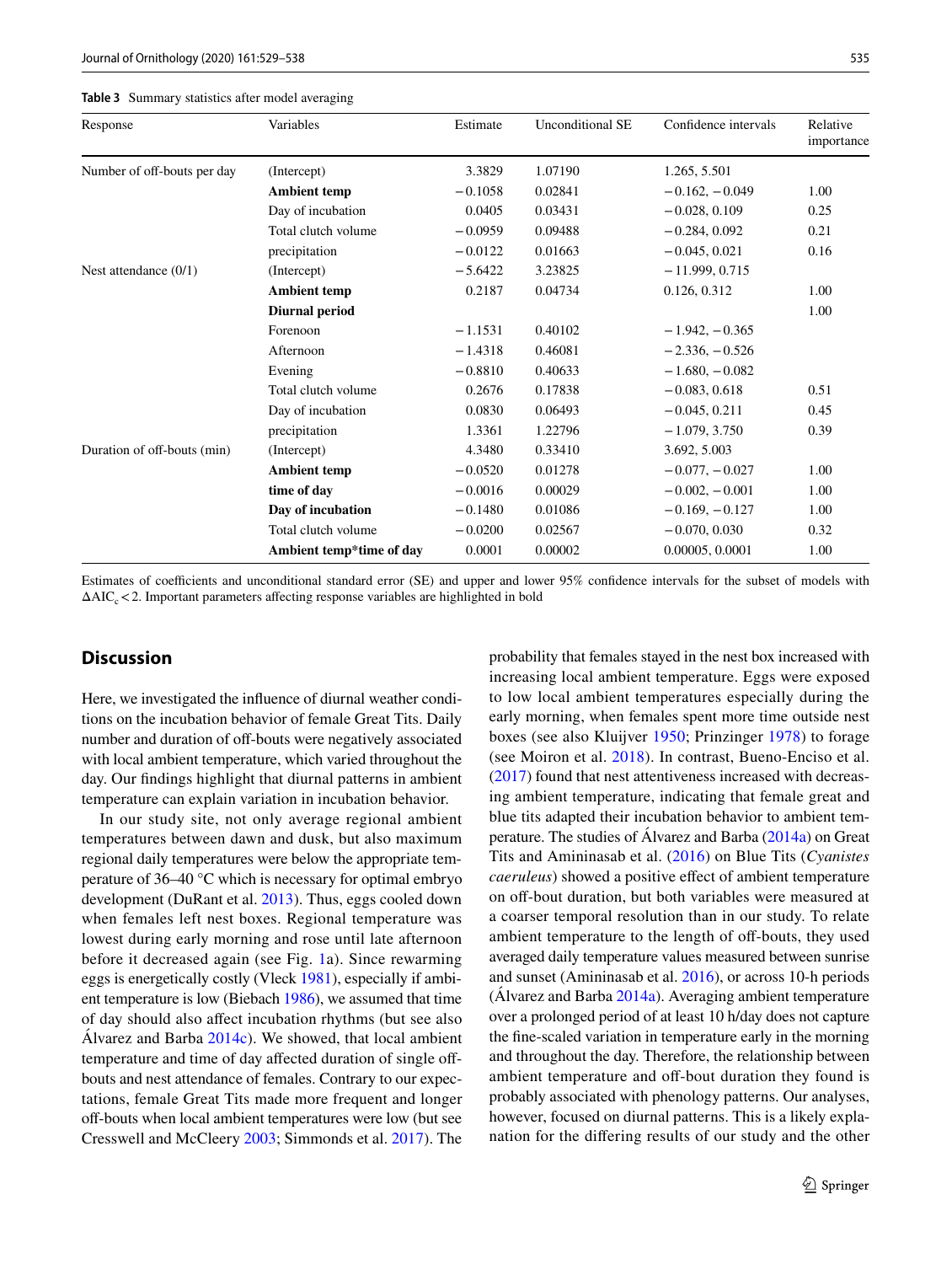investigations. Fine temporal and spatial resolution temperature data are necessary to study diurnal cycles in detail. Foraging during the early morning might be necessary to ensure self-maintenance (Moiron et al. [2018](#page-9-5)); thus, energetic constraints might be the major driver of incubation behavior in our population. Conway and Martin ([2000a](#page-8-10)) showed that off-bouts were less correlated with ambient temperature in the early morning, indicating that females tried to optimize foraging bouts. If part of the energy needed to rewarm eggs after an off-bout is a by-product of heat generated during fights (Biebach [1986\)](#page-8-9), females will at least compensate for increasing energy requirements to heat eggs during low temperatures. It could possibly be even advantageous to take a long off-bout in the morning to forage, if food is highly available. Then, energy intake could outcompete costs of rewarming eggs and the energy budget might not be negatively affected by off-bouts during low-temperature periods.

Great Tits are relatively small birds, and therefore, ratio of surface area to volume is high and they quickly lose heat. To avoid hypothermia, they have to increase their energy expenditure, especially if their feathers are wet (Wilson et al. [2004](#page-9-9)). Hence, staying inside the nest box during short periods of precipitation should be advantageous (see also Skutch [1962](#page-9-7); Coe et al. [2015\)](#page-8-18). Although the variable regional precipitation was included in our fnal models regarding number of daily off-bouts and nest attendance, we found no clear evidence that it affected incubation behavior. In our study site, regional precipitation was more common in the afternoon, which is the period of daytime when ambient temperature is usually the highest. Diurnal temperature cycles afected incubation behavior and thus, local temperature seems to be a stronger predictor than regional precipitation.

Similar to studies on Great Tits (Álvarez and Barba [2014c](#page-8-14); Basso and Richner [2015\)](#page-8-1) and Black-capped Chickadees (*Poecile atricapillus*) (Cooper and Voss [2013\)](#page-8-27), our results showed that the stage of incubation, and therefore the age of the embryo are associated with incubation behavior. Thus, female Great Tits made shorter off-bouts as incubation progressed. They seemed to compensate for increasing egg cooling rates in late stages of incubation (Cooper and Voss [2013\)](#page-8-27) by spending only short periods off the nest. However, as females did not compensate for shorter off-bout durations by increasing the number of off-bouts, they spent more time in the nest box as incubation progressed. Contrary results were found in the study of Conway and Martin ([2000b](#page-8-2)), which covered 97 North American passerines. They showed that off-bout duration is not only negatively related to the number of off-bouts, but also positively affected by ambient temperature at breeding locations (shrub, ground, canopy, cavity). Increasing time spent in the nest boxes as incubation progressed might also be associated with an increasing food availability in the late stage of incubation in our study site. High food availability might allow females to spend less time outside nest boxes to search for food (Londoño et al. [2008;](#page-8-28) but see Conway and Martin [2000b](#page-8-2)). Increasing time spent in the nest box negatively afects total duration of incubation periods (Martin et al. [2007](#page-8-29)). Thus, high food availability during incubation period might afect hatching date of nestlings. Indeed, female Great Tits seem to adjust their incubation behavior, and thereby breeding success, by varying clutch size and/or onset of incubation to synchronize the hatching of nestlings with a peak of food abundance (Cresswell and McCleery [2003](#page-8-4); Simmonds et al. [2017\)](#page-9-1).

We also analyzed, if incubation behavior during early stages of incubation (between day 1 and 8 of incubation) is afected by clutch size, since cooling of eggs is dependent on the surface area–volume ratio. Cooling of small clutches is faster than cooling of large clutches (Reid et al. [2000](#page-9-13); Cooper and Voss [2013\)](#page-8-27). Thus, females should leave their small clutches only for a short time period, to avoid rapidly cooling of the eggs, but could instead increase number of offbouts (Reid et al. [2000;](#page-9-13) Boulton and Cassey [2012;](#page-8-30) Cooper and Voss [2013\)](#page-8-27). In our study, total clutch volume was not associated with duration of single off-bouts and number of daily off-bouts within the first 8 days of incubation.

Nevertheless, three points have to be kept in mind when interpreting these data. The fndings of our study on incubation behavior of Great Tits should be interpreted with caution, because (1) the sample size of 13 nests, which were studied within a single breeding season, was small. Therefore, the power of detecting diferences in incubation behavior was rather low; (2) only the frst 8 days of incubation after clutch completion were studied and not the whole period, which usually lasts for 12–15 days (Glutz von Blotzheim and Bauer [1993\)](#page-8-22). In addition, incubation can already begin after the penultimate egg is laid (Haftorn [1981](#page-8-31)) and (3) we did not collect data on male incubation feeding, which seems to be related to ambient temperature and might afect incubation behavior (Amininasab et al. [2016,](#page-8-20) [2017](#page-8-32); Bambini et al. [2019\)](#page-8-3).

In conclusion, we showed that low local ambient temperatures during mornings did not result in an avoidance of off-bouts, although low temperatures should be disadvantageous for energy management during incubation. Since food intake is of particular importance to balance energy demands for self-maintenance, foraging in the early morning seems to outcompete energy requirements during these cold temperature periods. Although diurnal patterns in regional precipitation existed, precipitation did not afect incubation behavior in our study area. However, we would expect that intensity and duration of precipitation could affect incubation patterns, but a fne temporal and spatial resolution of precipitation data is necessary to study this phenomenon in more detail.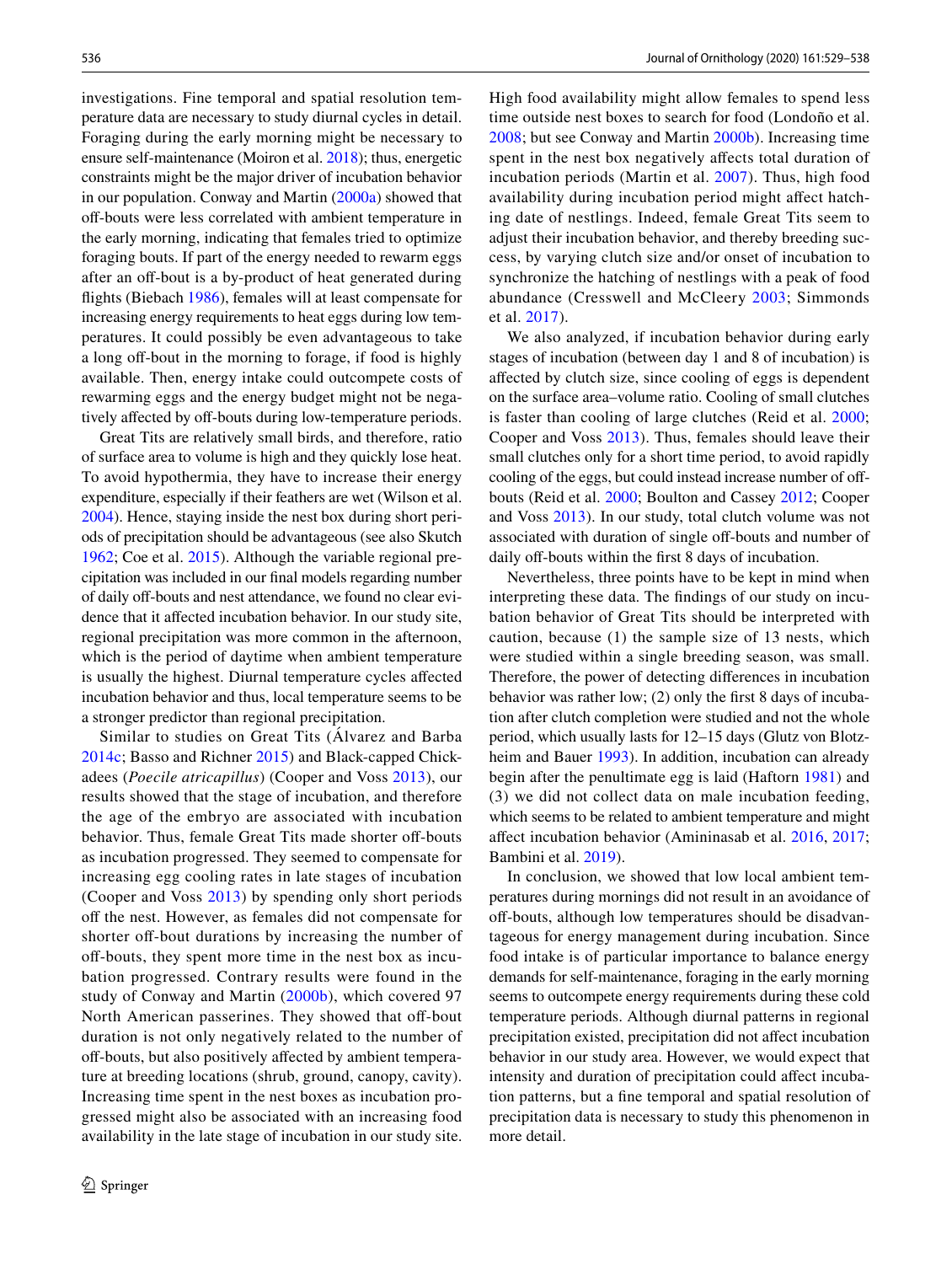**Acknowledgements** Open access funding provided by University of Natural Resources and Life Sciences Vienna (BOKU). This study was funded by the Federal Ministry for Sustainability and Tourism, Austria; Wolfgang Pauli Fellowship, University of Vienna and the Austrian Federal Forests. Permission to handle our study animals was given by the Office of the Provincial Government of Lower Austria. The Austrian Federal Forests gave their permission to work on their land. We thank an anonymous reviewer who provided helpful comments on an earlier draft.

**Open Access** This article is distributed under the terms of the Creative Commons Attribution 4.0 International License [\(http://creativeco](http://creativecommons.org/licenses/by/4.0/) [mmons.org/licenses/by/4.0/](http://creativecommons.org/licenses/by/4.0/)), which permits unrestricted use, distribution, and reproduction in any medium, provided you give appropriate credit to the original author(s) and the source, provide a link to the Creative Commons license, and indicate if changes were made.

# **References**

- <span id="page-8-26"></span>Álvarez E, Barba E (2014a) Behavioural responses of great tits to experimental manipulation of nest temperature during incubation. Ornis Fenn 91:220–230
- <span id="page-8-0"></span>Álvarez E, Barba E (2014b) Incubation and hatching periods in a Mediterranean great tit *Parus major* population. Bird Study 61:152– 161.<https://doi.org/10.1080/00063657.2014.908819>
- <span id="page-8-14"></span>Álvarez E, Barba E (2014c) Within and between population variations of incubation rhythm of great tits *Parus major*. Behaviour 151:1827–1845.<https://doi.org/10.1163/1568539X-00003218>
- <span id="page-8-20"></span>Amininasab SM, Kingma SA, Birker M, Hildenbrandt H, Komdeur J (2016) The efect of ambient temperature, habitat quality and individual age on incubation behaviour and incubation feeding in a socially monogamous songbird. Behav Ecol Sociobiol 70:1591– 1600.<https://doi.org/10.1007/s00265-016-2167-2>
- <span id="page-8-32"></span>Amininasab SM, Birker M, Kingma SA, Hildenbrandt H, Komdeur J (2017) The efect of male incubation feeding on female nest attendance and reproductive performance in a socially monogamous bird. J Ornithol 158:687–696. [https://doi.org/10.1007/s1033](https://doi.org/10.1007/s10336-016-1427-2) [6-016-1427-2](https://doi.org/10.1007/s10336-016-1427-2)
- <span id="page-8-3"></span>Bambini G, Schlicht E, Kempenaers B (2019) Patterns of female nest attendance and male feeding throughout the incubation period in blue tits *Cyanistes caeruleus*. Ibis 161:50–65. [https://doi.](https://doi.org/10.1111/ibi.12614) [org/10.1111/ibi.12614](https://doi.org/10.1111/ibi.12614)
- <span id="page-8-24"></span>Bartoń K (2018) MuMIn: Multi-Model Inference. R package version 1.40.4
- <span id="page-8-1"></span>Basso A, Richner H (2015) Predator-specific effects on incubation behaviour and ofspring growth in great tits. PLoS One 10:e0121088.<https://doi.org/10.1371/journal.pone.0121088>
- <span id="page-8-9"></span>Biebach H (1986) Energetics of rewarming a clutch in Starlings (*Sturnus vulgaris*). Physiol Zool 59:69–75
- <span id="page-8-30"></span>Boulton RL, Cassey P (2012) How avian incubation behaviour infuences egg surface temperatures: relationships with egg position, development and clutch size. J Avian Biol 43:289–296. [https://](https://doi.org/10.1111/j.1600-048X.2012.05657.x) [doi.org/10.1111/j.1600-048X.2012.05657.x](https://doi.org/10.1111/j.1600-048X.2012.05657.x)
- <span id="page-8-12"></span>Boulton RL, Richard Y, Armstrong DP (2010) The effect of male incubation feeding, food and temperature on the incubation behaviour of New Zealand Robins. Ethology 116:490–497. [https://doi.org/1](https://doi.org/10.1111/j.1439-0310.2010.01759.x) [0.1111/j.1439-0310.2010.01759.x](https://doi.org/10.1111/j.1439-0310.2010.01759.x)
- <span id="page-8-11"></span>Bueno-Enciso J, Barrientos R, Sanz JJ (2017) Incubation behaviour of blue *Cyanistes caeruleus* and great tits *Parus major* in a Mediterranean habitat. Acta Ornithol 52:21–34. [https://doi.](https://doi.org/10.3161/00016454ao2017.52.1.003) [org/10.3161/00016454ao2017.52.1.003](https://doi.org/10.3161/00016454ao2017.52.1.003)
- <span id="page-8-23"></span>Burnham KP, Anderson DR (2002) Model selection and multimodel inference: a practical information-theoretic approach. Springer, New York
- <span id="page-8-18"></span>Coe BH, Beck ML, Chin SY, Jachowski CMB, Hopkins WA (2015) Local variation in weather conditions infuences incubation behavior and temperature in a passerine bird. J Avian Biol 46:385–394. <https://doi.org/10.1111/jav.00581>
- <span id="page-8-10"></span>Conway CJ, Martin TE (2000a) Efects of ambient temperature on avian incubation behavior. Behav Ecol 11:178–188
- <span id="page-8-2"></span>Conway CJ, Martin TE (2000b) Evolution of passerine incubation behavior: infuence of food, temperature, and nest predation. Evolution 54:670–685
- <span id="page-8-21"></span>Cooper CB, Mills H (2005) New software for quantifying incubation behavior from time-series recordings. J Field Ornithol 76:352–356
- <span id="page-8-27"></span>Cooper CB, Voss MA (2013) Avian incubation patterns refect temporal changes in developing clutches. PLoS One 8:e65521. [https](https://doi.org/10.1371/journal.pone.0065521) [://doi.org/10.1371/journal.pone.0065521](https://doi.org/10.1371/journal.pone.0065521)
- <span id="page-8-4"></span>Cresswell W, McCleery R (2003) How great tits maintain synchronization of their hatch date with food supply in response to long-term variability in temperature. J Anim Ecol 72:356–366. <https://doi.org/10.1046/j.1365-2656.2003.00701.x>
- <span id="page-8-19"></span>Dai A, Lin X, Hsu K-L (2007) The frequency, intensity, and diurnal cycle of precipitation in surface and satellite observations over low- and mid-latitudes. Clim Dyn 29:727–744. [https://doi.](https://doi.org/10.1007/s00382-007-0260-y) [org/10.1007/s00382-007-0260-y](https://doi.org/10.1007/s00382-007-0260-y)
- <span id="page-8-8"></span>Deeming DC (2002) Behaviour patterns during incubation. In: Deeming DC (ed) Avian incubation: behaviour, environment, and evolution. Oxford University Press, Oxford, pp 63–87
- <span id="page-8-6"></span>Drent R (1975) Incubation. In: Farner DS, King JR (eds) Avian biology. Academic Press, New York, pp 333–420
- <span id="page-8-7"></span>Durant SE, Hopkins WA, Hepp GR, Walters JR (2013) Ecological, evolutionary, and conservation implications of incubation temperature-dependent phenotypes in birds. Biol Rev 88:499–509. <https://doi.org/10.1111/brv.12015>
- <span id="page-8-22"></span>Glutz Von Blotzheim UN, Bauer KM (1993) Handbuch der Vögel Mitteleuropas. Aula-Verlag, Wiesbaden
- <span id="page-8-25"></span>Grueber CE, Nakagawa S, Laws RJ, Jamieson IG (2011) Multimodel inference in ecology and evolution: challenges and solutions. J Evol Biol 24:699–711. [https://doi.org/10.111](https://doi.org/10.1111/j.1420-9101.2010.02210.x) [1/j.1420-9101.2010.02210.x](https://doi.org/10.1111/j.1420-9101.2010.02210.x)
- <span id="page-8-31"></span>Haftorn S (1981) Incubation during the egg-laying period in relation to clutch-size and other aspects of reproduction in the great tit *Parus major*. Ornis Scand 12:169–185
- <span id="page-8-16"></span>Hansell MH, Deeming DC (2002) Location, structure and function of incubation sites. In: Deeming DC (ed) Avian incubation: behaviour, environment, and evolution. Oxford University Press, Oxford, pp 8–27
- <span id="page-8-13"></span>Joyce EM, Sillett TS, Holmes RT (2001) An inexpensive method for quantifying incubation patterns of open-cup nesting birds, with data for black-throated blue warblers. J Field Ornithol 72:369– 379. <https://doi.org/10.1648/0273-8570-72.3.369>
- <span id="page-8-5"></span>Kluijver HN (1950) Daily routines of the great tit *Parus m. major* L. Ardea 38:99–135.<https://doi.org/10.5253/arde.v38.p99>
- <span id="page-8-15"></span>Kovařík P, Pavel V, Chutný B (2009) Incubation behaviour of the Meadow Pipit (*Anthus pratensis*) in an alpine ecosystem of Central Europe. J Ornithol 150:549–556. [https://doi.org/10.1007/](https://doi.org/10.1007/s10336-009-0380-8) [s10336-009-0380-8](https://doi.org/10.1007/s10336-009-0380-8)
- <span id="page-8-28"></span>Londoño GA, Levey DJ, Robinson SK (2008) Efects of temperature and food on incubation behaviour of the Northern Mockingbird, *Mimus polyglottos*. Anim Behav 76:669–677. [https://doi.](https://doi.org/10.1016/j.anbehav.2008.05.002) [org/10.1016/j.anbehav.2008.05.002](https://doi.org/10.1016/j.anbehav.2008.05.002)
- <span id="page-8-29"></span>Martin TE, Auer SK, Bassar RD, Niklison AM, Lloyd P (2007) Geographic variation in avian incubation periods and parental infuences on embryonic temperature. Evolution 61:2558–2569. <https://doi.org/10.1111/j.1558-5646.2007.00204.x>
- <span id="page-8-17"></span>Martin TE, Boyce AJ, Fierro-Calderón K, Mitchell AE, Armstad CE, Mouton JC, Bin Soudi EE, Gremillet D (2017) Enclosed nests may provide greater thermal than nest predation benefts